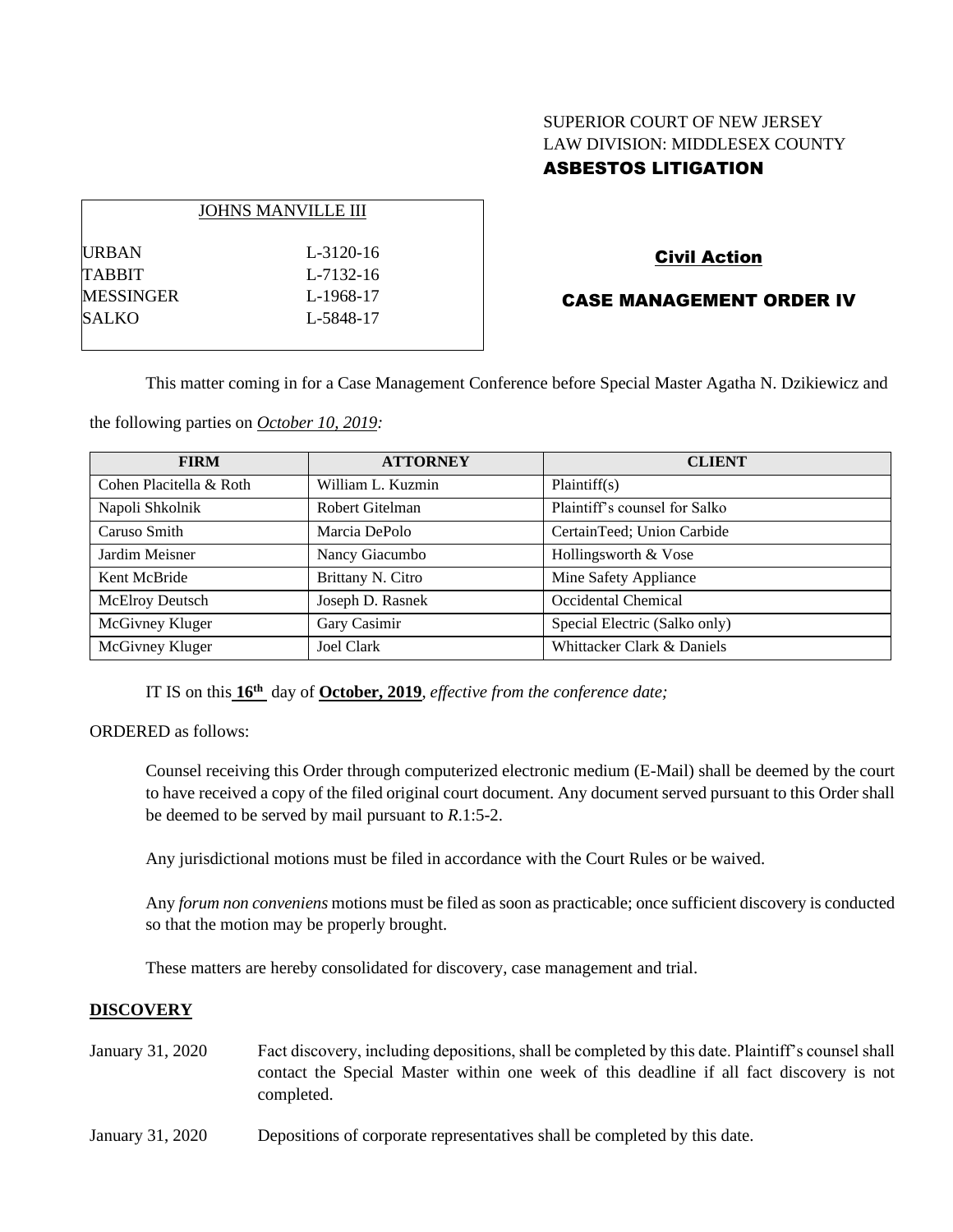# **MEDICAL EXPERT REPORT**

| March 31, 2020 | Plaintiff shall serve medical expert reports by this date.                                                                                                                                                                                               |
|----------------|----------------------------------------------------------------------------------------------------------------------------------------------------------------------------------------------------------------------------------------------------------|
| March 31, 2020 | Upon request by defense counsel, plaintiff is to arrange for the transfer of pathology specimens<br>and x-rays, if any, by this date.                                                                                                                    |
| June 12, 2020  | Defendants shall identify its medical experts and serve medical reports, if any, by this date. In<br>addition, defendants shall notify plaintiff's counsel (as well as all counsel of record) of a<br>joinder in an expert medical defense by this date. |

## **LIABILITY EXPERT REPORTS**

| March 31, 2020 | Plaintiff shall identify its liability experts and serve liability expert reports by this date or |
|----------------|---------------------------------------------------------------------------------------------------|
|                | waive any opportunity to rely on liability expert testimony.                                      |

June 12, 2020 Defendants shall identify its liability experts and serve liability expert reports, if any, by this date or waive any opportunity to rely on liability expert testimony.

## **SUMMARY JUDGMENT MOTION PRACTICE**

| March 27, 2020 | Plaintiff's counsel shall advise, in writing, of intent not to oppose motions by this date. |
|----------------|---------------------------------------------------------------------------------------------|
| April 10, 2020 | Summary judgment motions shall be filed no later than this date.                            |
| May 8, 2020    | Last return date for summary judgment motions.                                              |

## **ECONOMIST EXPERT REPORTS**

- March 31, 2020 Plaintiff shall identify its expert economists and serve expert economist report(s), if any, by this date or waive any opportunity to rely on economic expert testimony.
- June 12, 2020 Defendants shall identify its expert economists and serve expert economist report(s), if any, by this date or waive any opportunity to rely on economic expert testimony.

## **EXPERT DEPOSITIONS**

July 10, 2020 Expert depositions shall be completed by this date. To the extent that plaintiff and defendant generic experts have been deposed before, the parties seeking that deposition in this case must file an application before the Special Master and demonstrate the necessity for that deposition. To the extent possible, documents requested in a deposition notice directed to an expert shall be produced three days in advance of the expert deposition. The expert shall not be required to produce documents that are readily accessible in the public domain.

## **PRE-TRIAL AND TRIAL**

May 5, 2020 @ 10:00am Settlement conference. All defense counsel shall appear with authority to negotiate settlement and have a representative authorized to negotiate settlement available by phone. Any request to be excused from the settlement conference shall be made to the Special Master no later than 4:00pm of the day prior to the conference.

 $\_$  , and the set of the set of the set of the set of the set of the set of the set of the set of the set of the set of the set of the set of the set of the set of the set of the set of the set of the set of the set of th